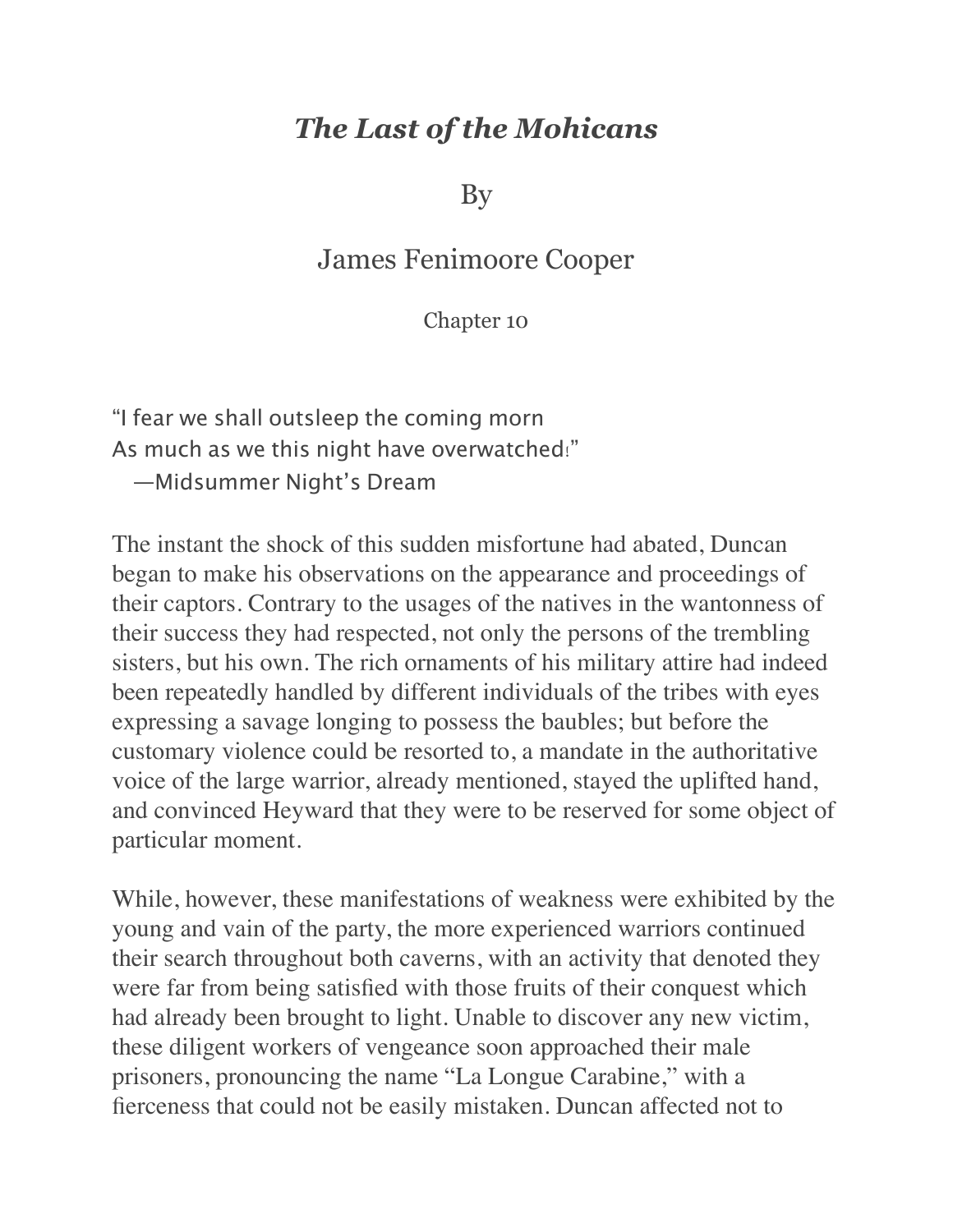comprehend the meaning of their repeated and violent interrogatories, while his companion was spared the effort of a similar deception by his ignorance of French. Wearied at length by their importunities, and apprehensive of irritating his captors by too stubborn a silence, the former looked about him in quest of Magua, who might interpret his answers to questions which were at each moment becoming more earnest and threatening.

The conduct of this savage had formed a solitary exception to that of all his fellows. While the others were busily occupied in seeking to gratify their childish passion for finery, by plundering even the miserable effects of the scout, or had been searching with such bloodthirsty vengeance in their looks for their absent owner, Le Renard had stood at a little distance from the prisoners, with a demeanor so quiet and satisfied, as to betray that he had already effected the grand purpose of his treachery. When the eyes of Heyward first met those of his recent guide, he turned them away in horror at the sinister though calm look he encountered. Conquering his disgust, however, he was able, with an averted face, to address his successful enemy.

"Le Renard Subtil is too much of a warrior," said the reluctant Heyward, "to refuse telling an unarmed man what his conquerors say."

"They ask for the hunter who knows the paths through the woods," returned Magua, in his broken English, laying his hand, at the same time, with a ferocious smile, on the bundle of leaves with which a wound on his own shoulder was bandaged. "'La Longue Carabine'! His rifle is good, and his eye never shut; but, like the short gun of the white chief, it is nothing against the life of Le Subtil."

"Le Renard is too brave to remember the hurts received in war, or the hands that gave them."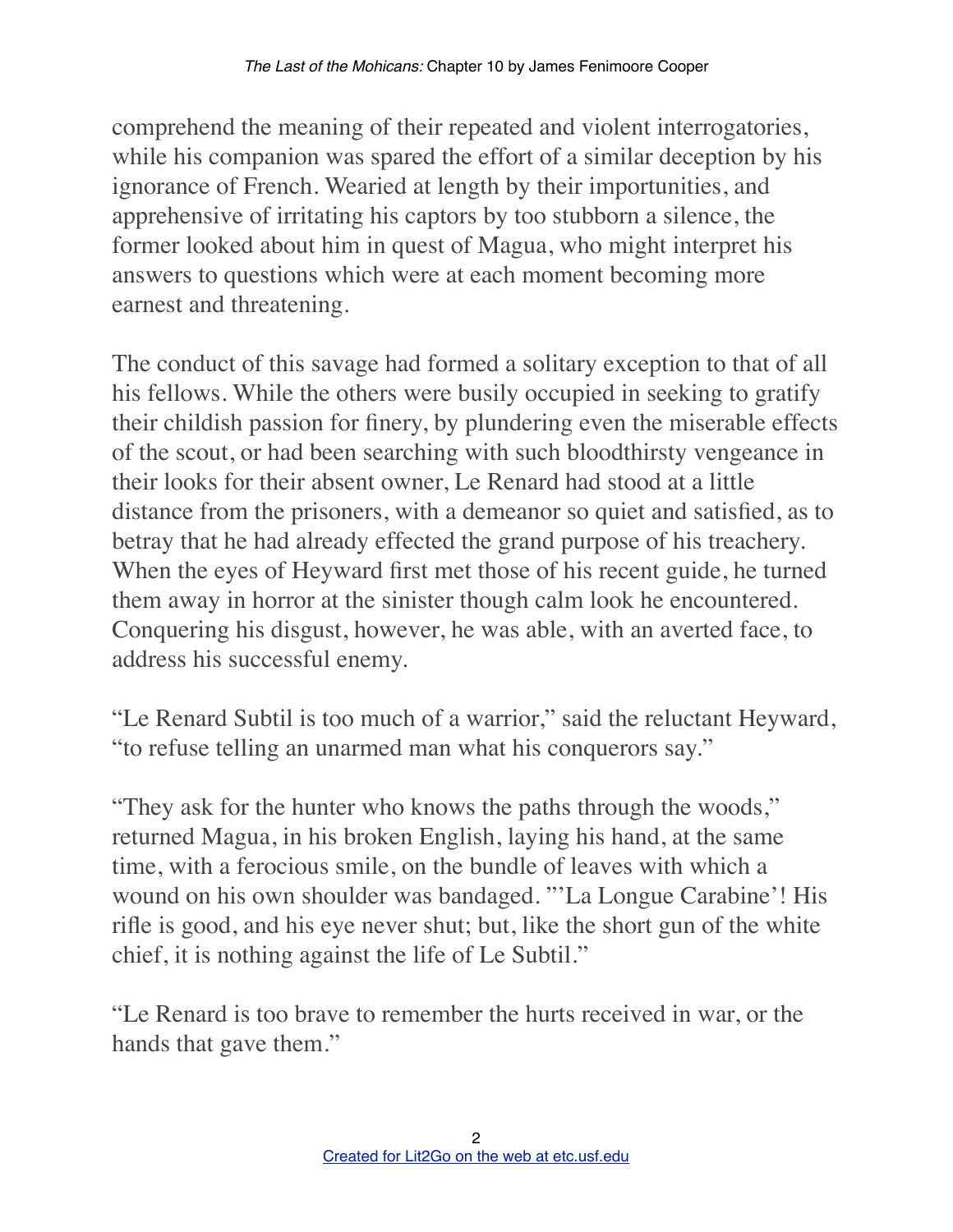"Was it war, when the tired Indian rested at the sugartree to taste his corn! who filled the bushes with creeping enemies! who drew the knife, whose tongue was peace, while his heart was colored with blood! Did Magua say that the hatchet was out of the ground, and that his hand had dug it up?"

As Duncan dared not retort upon his accuser by reminding him of his own premeditated treachery, and disdained to deprecate his resentment by any words of apology, he remained silent. Magua seemed also content to rest the controversy as well as all further communication there, for he resumed the leaning attitude against the rock from which, in momentary energy, he had arisen. But the cry of "La Longue Carabine" was renewed the instant the impatient savages perceived that the short dialogue was ended.

"You hear," said Magua, with stubborn indifference: "the red Hurons call for the life of 'The Long Rifle', or they will have the blood of him that keep him hid!"

"He is gone—escaped; he is far beyond their reach."

Renard smiled with cold contempt, as he answered:

"When the white man dies, he thinks he is at peace; but the red men know how to torture even the ghosts of their enemies. Where is his body? Let the Hurons see his scalp."

"He is not dead, but escaped."

Magua shook his head incredulously.

"Is he a bird, to spread his wings; or is he a fish, to swim without air! The white chief read in his books, and he believes the Hurons are fools!"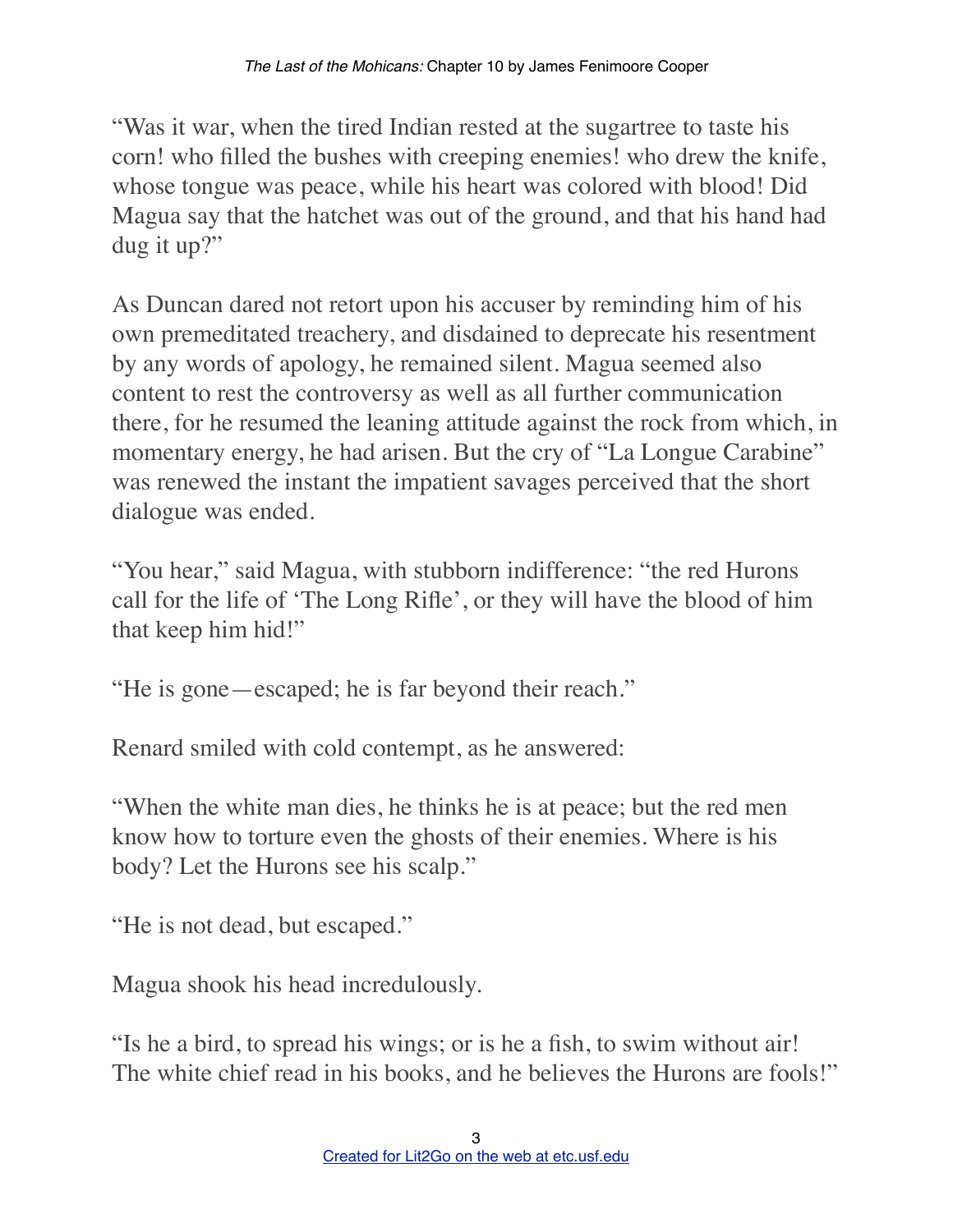"Though no fish, 'The Long Rifle' can swim. He floated down the stream when the powder was all burned, and when the eyes of the Hurons were behind a cloud."

"And why did the white chief stay?" demanded the still incredulous Indian. "Is he a stone that goes to the bottom, or does the scalp burn his head?"

"That I am not stone, your dead comrade, who fell into the falls, might answer, were the life still in him," said the provoked young man, using, in his anger, that boastful language which was most likely to excite the admiration of an Indian. "The white man thinks none but cowards desert their women."

Magua muttered a few words, inaudibly, between his teeth, before he continued, aloud:

"Can the Delawares swim, too, as well as crawl in the bushes? Where is 'Le Gros Serpent'?"

Duncan, who perceived by the use of these Canadian appellations, that his late companions were much better known to his enemies than to himself, answered, reluctantly: "He also is gone down with the water."

"'Le Cerf Agile' is not here?"

"I know not whom you call 'The Nimble Deer'," said Duncan gladly profiting by any excuse to create delay.

"Uncas," returned Magua, pronouncing the Delaware name with even greater difficulty than he spoke his English words. "'Bounding Elk' is what the white man says, when he calls to the young Mohican."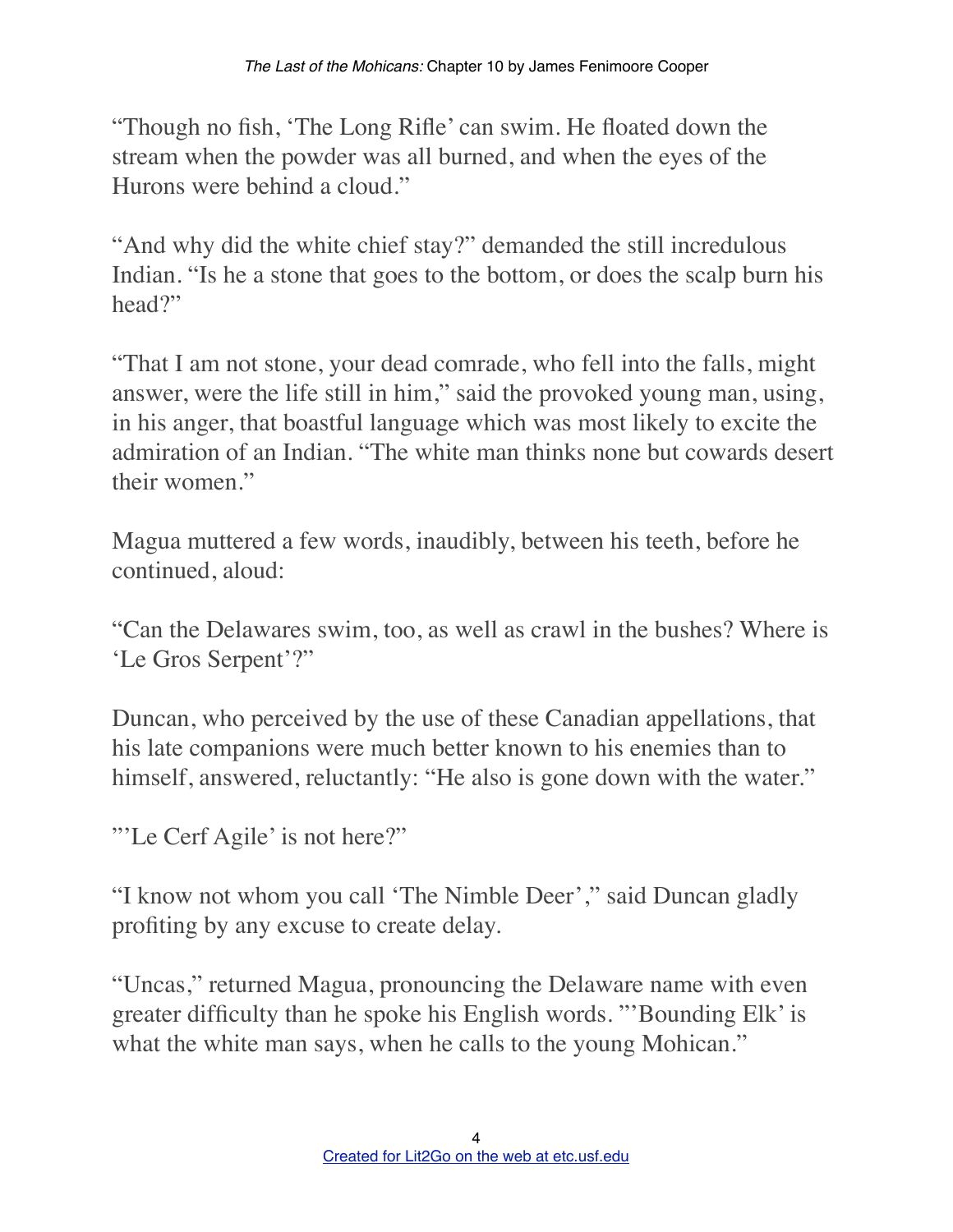"Here is some confusion in names between us, Le Renard," said Duncan, hoping to provoke a discussion. "Daim is the French for deer, and cerf for stag; elan is the true term, when one would speak of an elk."

"Yes," muttered the Indian, in his native tongue; "the pale faces are prattling women! they have two words for each thing, while a red–skin will make the sound of his voice speak to him." Then, changing his language, he continued, adhering to the imperfect nomenclature of his provincial instructors. "The deer is swift, but weak; the elk is swift, but strong; and the son of 'Le Serpent' is 'Le Cerf Agile.' Has he leaped the river to the woods?"

"If you mean the younger Delaware, he, too, has gone down with the water."

As there was nothing improbable to an Indian in the manner of the escape, Magua admitted the truth of what he had heard, with a readiness that afforded additional evidence how little he would prize such worthless captives. With his companions, however, the feeling was manifestly different.

The Hurons had awaited the result of this short dialogue with characteristic patience, and with a silence that increased until there was a general stillness in the band. When Heyward ceased to speak, they turned their eyes, as one man, on Magua, demanding, in this expressive manner, an explanation of what had been said. Their interpreter pointed to the river, and made them acquainted with the result, as much by the action as by the few words he uttered. When the fact was generally understood, the savages raised a frightful yell, which declared the extent of their disappointment. Some ran furiously to the water's edge, beating the air with frantic gestures, while others spat upon the element, to resent the supposed treason it had committed against their acknowledged rights as conquerors. A few, and they not the least powerful and terrific of the band, threw lowering looks, in which the fiercest passion was only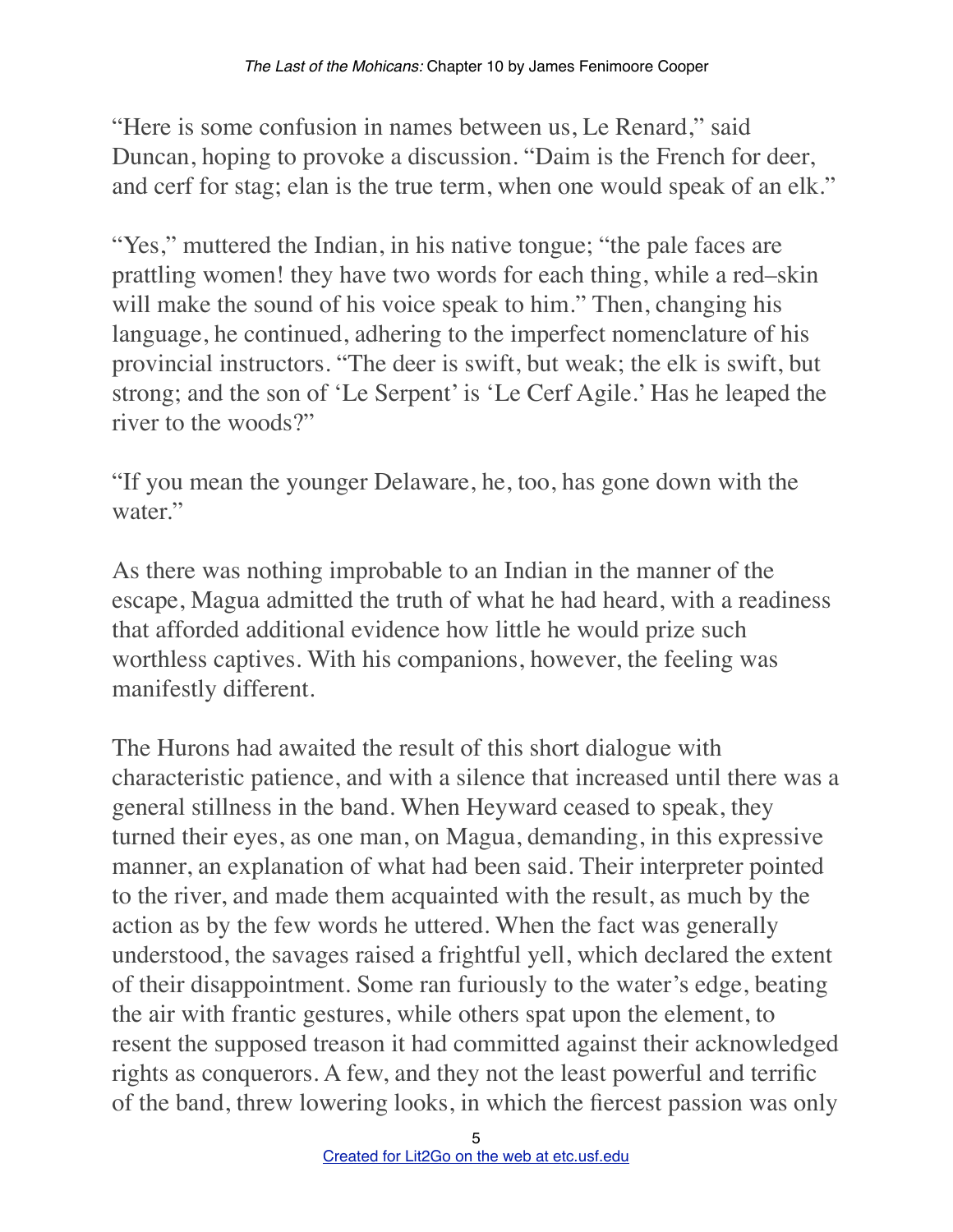tempered by habitual self–command, at those captives who still remained in their power, while one or two even gave vent to their malignant feelings by the most menacing gestures, against which neither the sex nor the beauty of the sisters was any protection. The young soldier made a desperate but fruitless effort to spring to the side of Alice, when he saw the dark hand of a savage twisted in the rich tresses which were flowing in volumes over her shoulders, while a knife was passed around the head from which they fell, as if to denote the horrid manner in which it was about to be robbed of its beautiful ornament. But his hands were bound; and at the first movement he made, he felt the grasp of the powerful Indian who directed the band, pressing his shoulder like a vise. Immediately conscious how unavailing any struggle against such an overwhelming force must prove, he submitted to his fate, encouraging his gentle companions by a few low and tender assurances, that the natives seldom failed to threaten more than they performed.

But while Duncan resorted to these words of consolation to quiet the apprehensions of the sisters, he was not so weak as to deceive himself. He well knew that the authority of an Indian chief was so little conventional, that it was oftener maintained by physical superiority than by any moral supremacy he might possess. The danger was, therefore, magnified exactly in proportion to the number of the savage spirits by which they were surrounded. The most positive mandate from him who seemed the acknowledged leader, was liable to be violated at each moment by any rash hand that might choose to sacrifice a victim to the manes of some dead friend or relative. While, therefore, he sustained an outward appearance of calmness and fortitude, his heart leaped into his throat, whenever any of their fierce captors drew nearer than common to the helpless sisters, or fastened one of their sullen, wandering looks on those fragile forms which were so little able to resist the slightest assault.

His apprehensions were, however, greatly relieved, when he saw that the leader had summoned his warriors to himself in counsel. Their deliberations were short, and it would seem, by the silence of most of the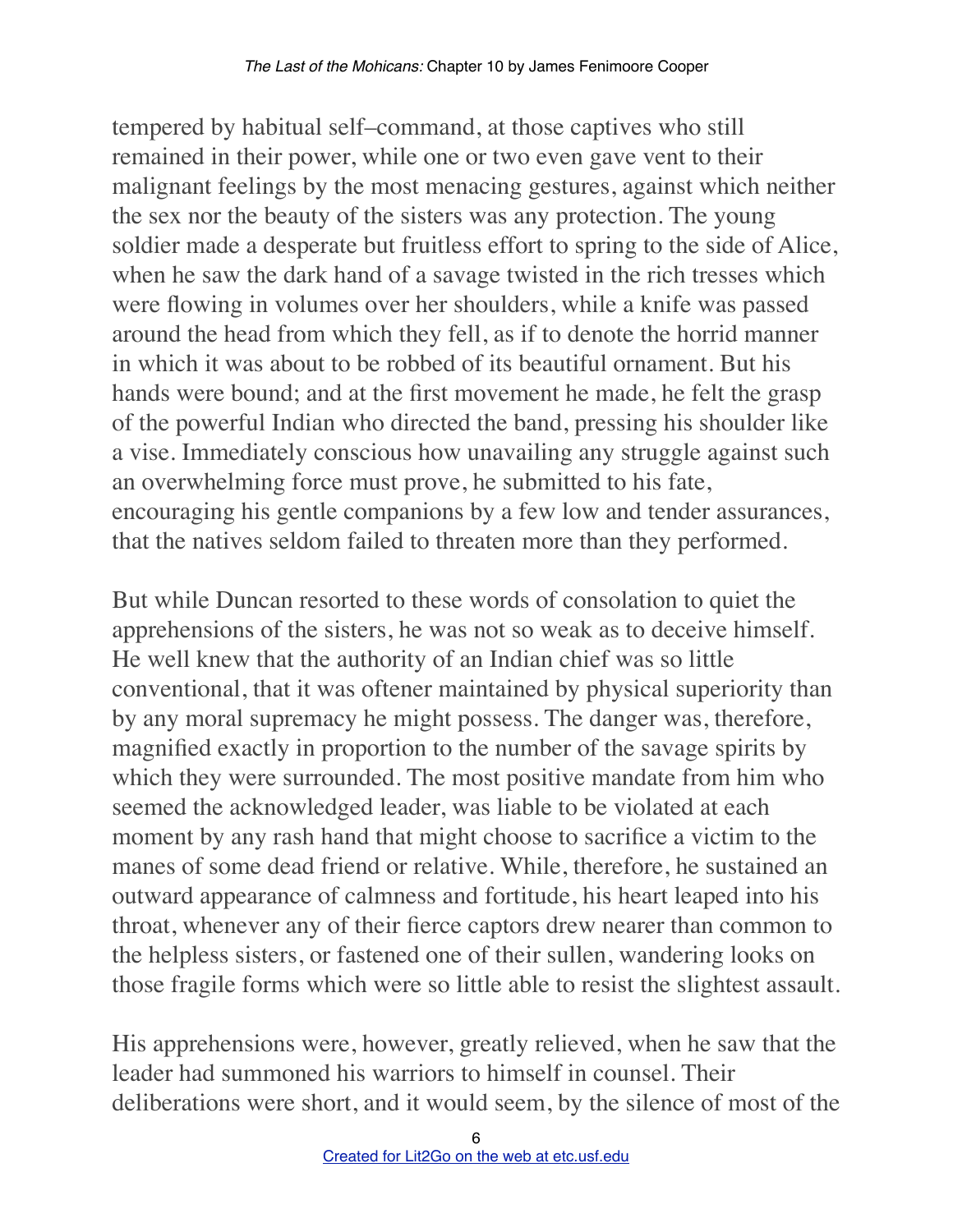party, the decision unanimous. By the frequency with which the few speakers pointed in the direction of the encampment of Webb, it was apparent they dreaded the approach of danger from that quarter. This consideration probably hastened their determination, and quickened the subsequent movements.

During his short conference, Heyward, finding a respite from his gravest fears, had leisure to admire the cautious manner in which the Hurons had made their approaches, even after hostilities had ceased.

It has already been stated that the upper half of the island was a naked rock, and destitute of any other defenses than a few scattered logs of driftwood. They had selected this point to make their descent, having borne the canoe through the wood around the cataract for that purpose. Placing their arms in the little vessel a dozen men clinging to its sides had trusted themselves to the direction of the canoe, which was controlled by two of the most skillful warriors, in attitudes that enabled them to command a view of the dangerous passage. Favored by this arrangement, they touched the head of the island at that point which had proved so fatal to their first adventurers, but with the advantages of superior numbers, and the possession of firearms. That such had been the manner of their descent was rendered quite apparent to Duncan; for they now bore the light bark from the upper end of the rock, and placed it in the water, near the mouth of the outer cavern. As soon as this change was made, the leader made signs to the prisoners to descend and enter.

As resistance was impossible, and remonstrance useless, Heyward set the example of submission, by leading the way into the canoe, where he was soon seated with the sisters and the still wondering David. Notwithstanding the Hurons were necessarily ignorant of the little channels among the eddies and rapids of the stream, they knew the common signs of such a navigation too well to commit any material blunder. When the pilot chosen for the task of guiding the canoe had taken his station, the whole band plunged again into the river, the vessel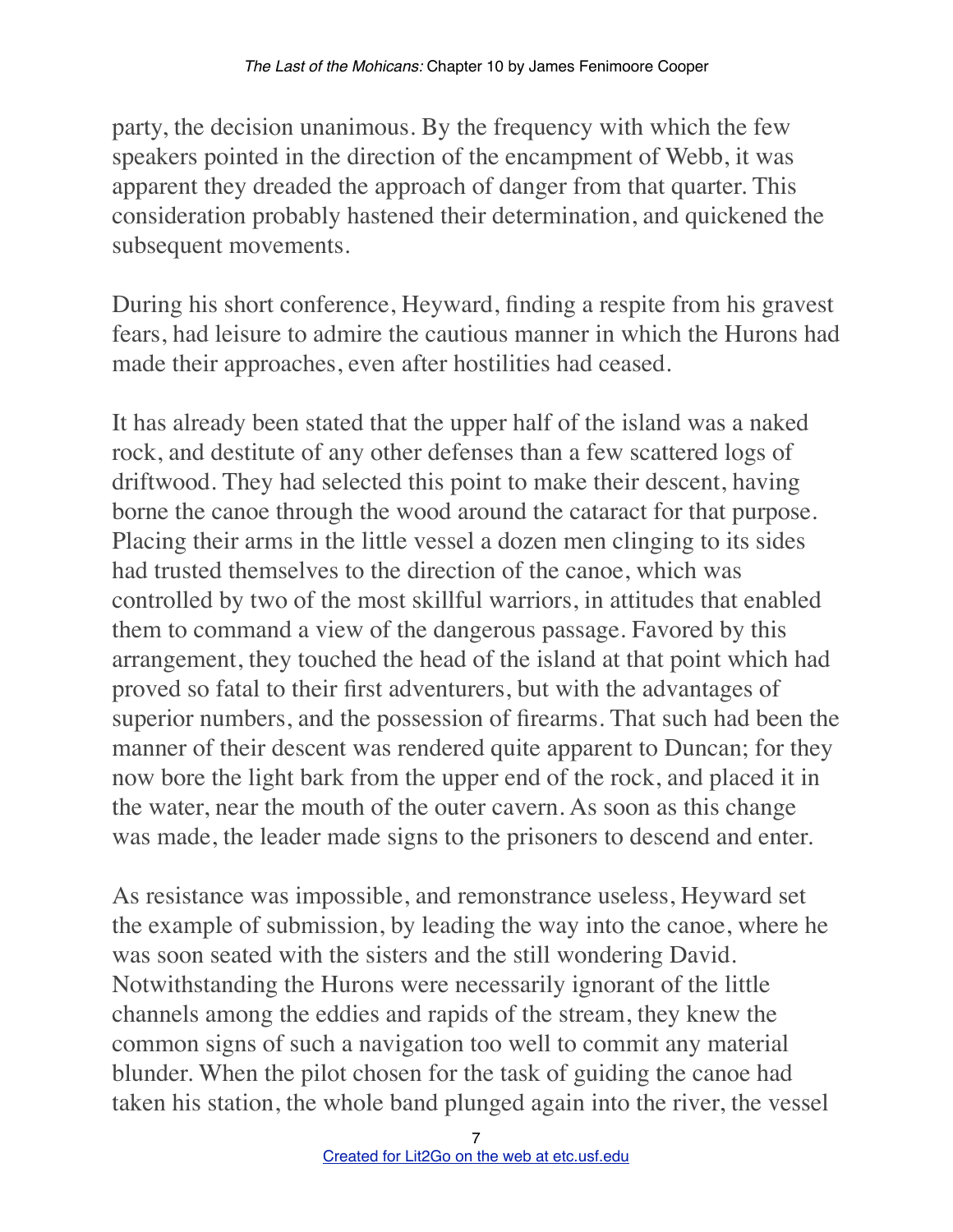glided down the current, and in a few moments the captives found themselves on the south bank of the stream, nearly opposite to the point where they had struck it the preceding evening.

Here was held another short but earnest consultation, during which the horses, to whose panic their owners ascribed their heaviest misfortune, were led from the cover of the woods, and brought to the sheltered spot. The band now divided. The great chief, so often mentioned, mounting the charger of Heyward, led the way directly across the river, followed by most of his people, and disappeared in the woods, leaving the prisoners in charge of six savages, at whose head was Le Renard Subtil. Duncan witnessed all their movements with renewed uneasiness.

He had been fond of believing, from the uncommon forbearance of the savages, that he was reserved as a prisoner to be delivered to Montcalm. As the thoughts of those who are in misery seldom slumber, and the invention is never more lively than when it is stimulated by hope, however feeble and remote, he had even imagined that the parental feelings of Munro were to be made instrumental in seducing him from his duty to the king. For though the French commander bore a high character for courage and enterprise, he was also thought to be expert in those political practises which do not always respect the nicer obligations of morality, and which so generally disgraced the European diplomacy of that period.

All those busy and ingenious speculations were now annihilated by the conduct of his captors. That portion of the band who had followed the huge warrior took the route toward the foot of the Horican, and no other expectation was left for himself and companions, than that they were to be retained as hopeless captives by their savage conquerors. Anxious to know the worst, and willing, in such an emergency, to try the potency of gold he overcame his reluctance to speak to Magua. Addressing himself to his former guide, who had now assumed the authority and manner of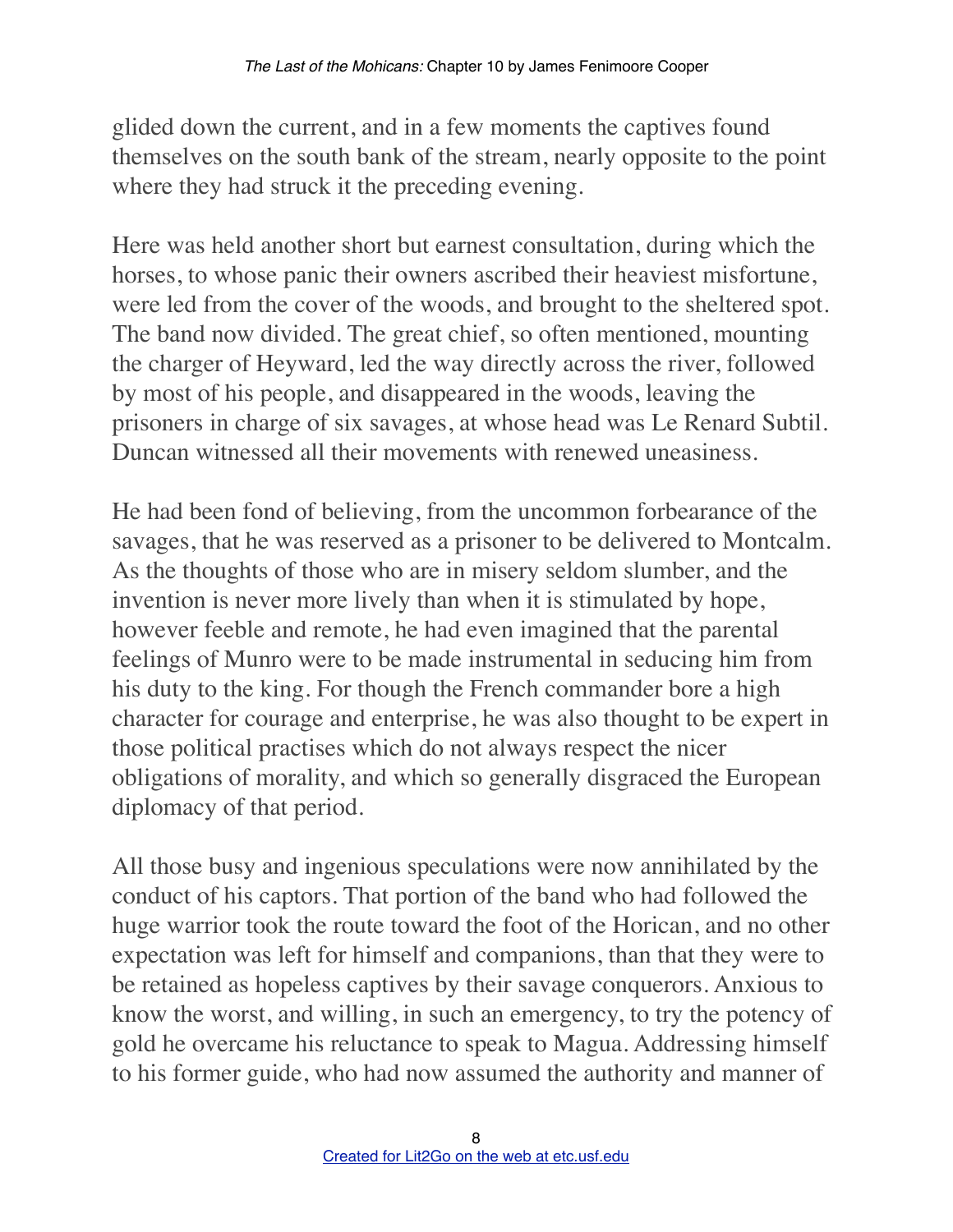one who was to direct the future movements of the party, he said, in tones as friendly and confiding as he could assume:

"I would speak to Magua, what is fit only for so great a chief to hear."

The Indian turned his eyes on the young soldier scornfully, as he answered:

"Speak; trees have no ears."

"But the red Hurons are not deaf; and counsel that is fit for the great men of a nation would make the young warriors drunk. If Magua will not listen, the officer of the king knows how to be silent."

The savage spoke carelessly to his comrades, who were busied, after their awkward manner, in preparing the horses for the reception of the sisters, and moved a little to one side, whither by a cautious gesture he induced Heyward to follow.

"Now, speak," he said; "if the words are such as Magua should hear."

"Le Renard Subtil has proved himself worthy of the honorable name given to him by his Canada fathers," commenced Heyward; "I see his wisdom, and all that he has done for us, and shall remember it when the hour to reward him arrives. Yes! Renard has proved that he is not only a great chief in council, but one who knows how to deceive his enemies!"

"What has Renard done?" coldly demanded the Indian.

"What! has he not seen that the woods were filled with outlying parties of the enemies, and that the serpent could not steal through them without being seen? Then, did he not lose his path to blind the eyes of the Hurons? Did he not pretend to go back to his tribe, who had treated him ill, and driven him from their wigwams like a dog? And when he saw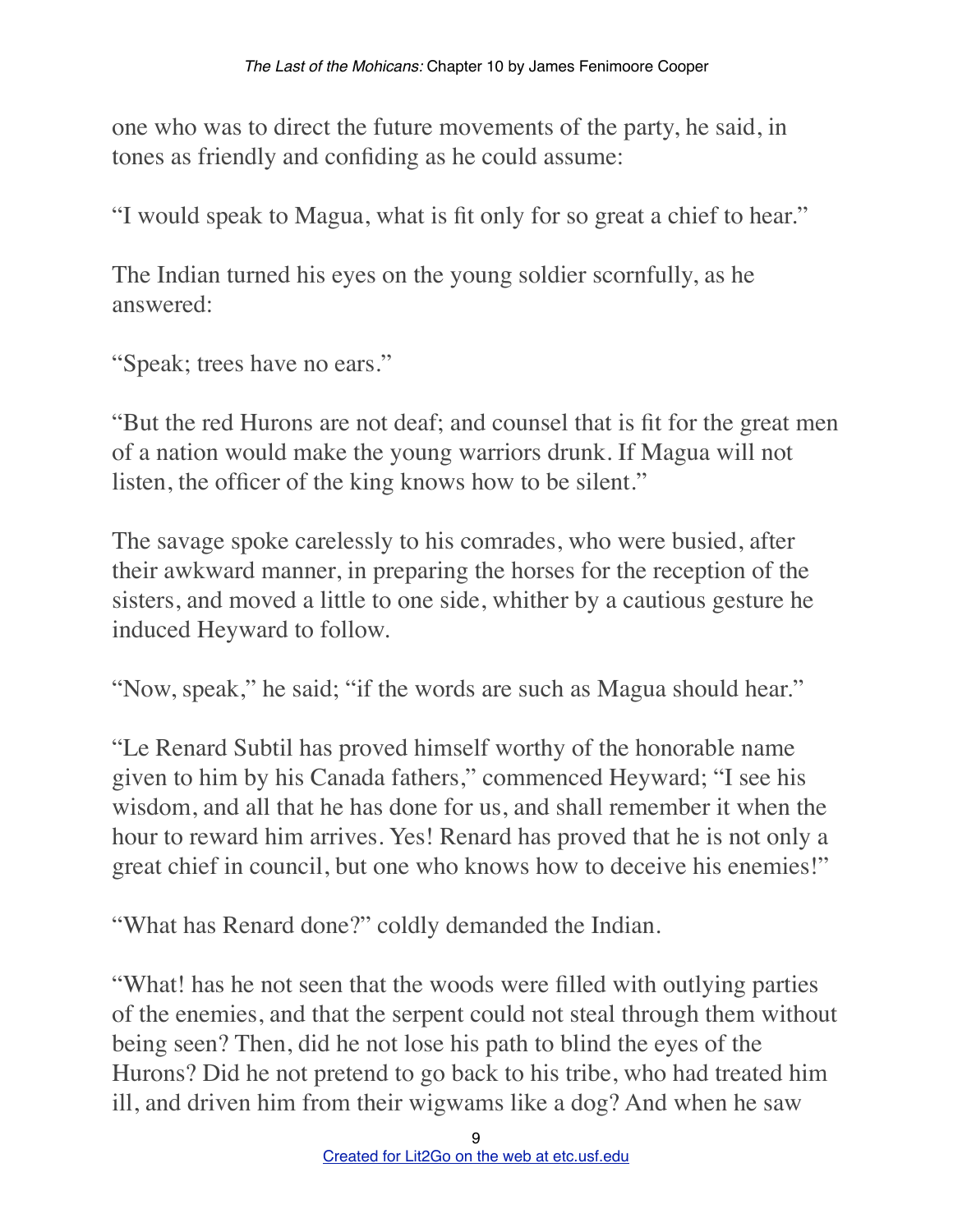what he wished to do, did we not aid him, by making a false face, that the Hurons might think the white man believed that his friend was his enemy? Is not all this true? And when Le Subtil had shut the eyes and stopped the ears of his nation by his wisdom, did they not forget that they had once done him wrong, and forced him to flee to the Mohawks? And did they not leave him on the south side of the river, with their prisoners, while they have gone foolishly on the north? Does not Renard mean to turn like a fox on his footsteps, and to carry to the rich and gray–headed Scotchman his daughters? Yes, Magua, I see it all, and I have already been thinking how so much wisdom and honesty should be repaid. First, the chief of William Henry will give as a great chief should for such a service. The medal of Magua will no longer be of tin, but of beaten gold; his horn will run over with powder; dollars will be as plenty in his pouch as pebbles on the shore of Horican; and the deer will lick his hand, for they will know it to be vain to fly from the rifle he will carry! As for myself, I know not how to exceed the gratitude of the Scotchman, but I—yes, I will—"

It has long been a practice with the whites to conciliate the important men of the Indians by presenting medals, which are worn in the place of their own rude ornaments. Those given by the English generally bear the impression of the reigning king, and those given by the Americans that of the president.

"What will the young chief, who comes from toward the sun, give?" demanded the Huron, observing that Heyward hesitated in his desire to end the enumeration of benefits with that which might form the climax of an Indian's wishes.

"He will make the fire–water from the islands in the salt lake flow before the wigwam of Magua, until the heart of the Indian shall be lighter than the feathers of the humming–bird, and his breath sweeter than the wild honeysuckle."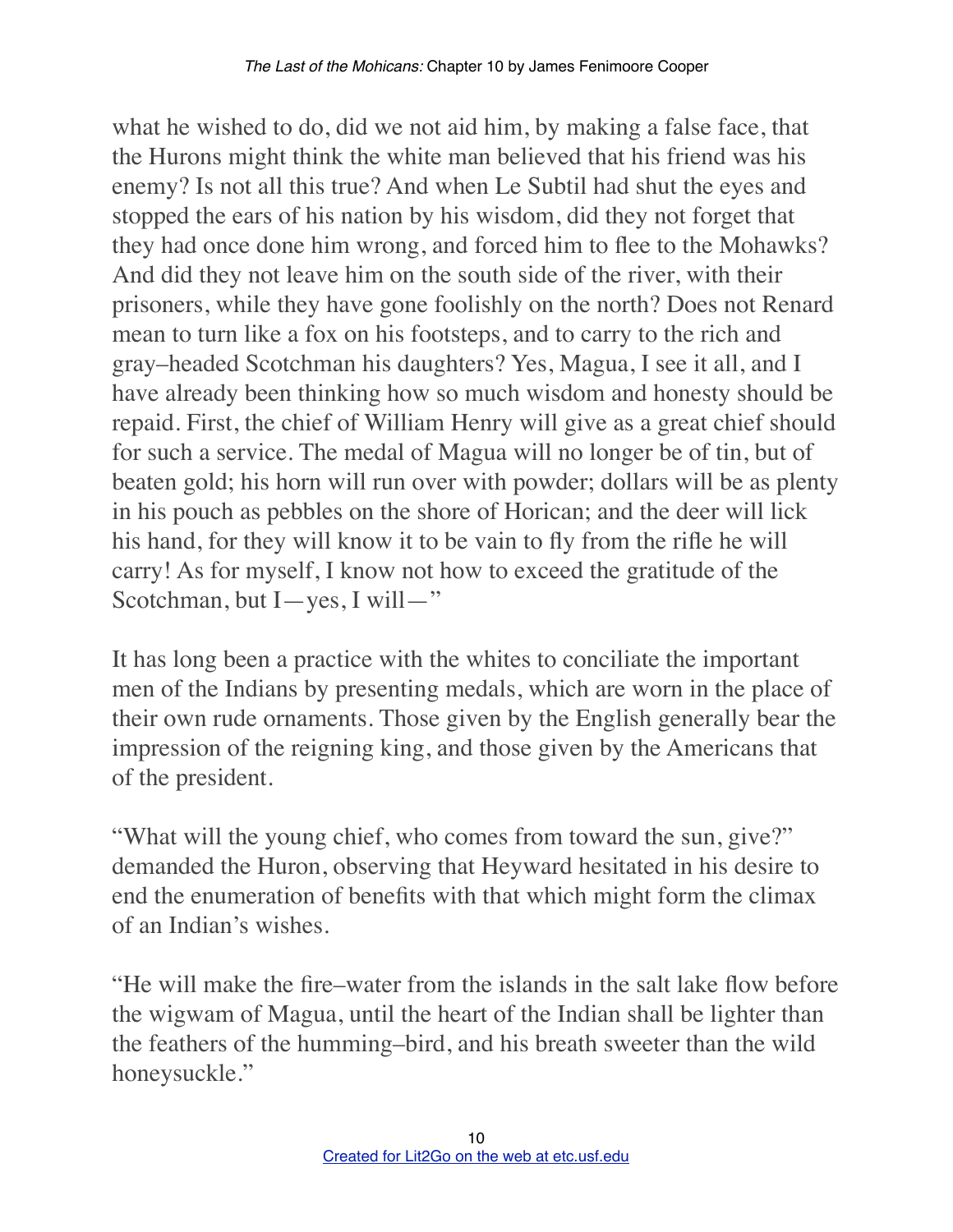Le Renard had listened gravely as Heyward slowly proceeded in this subtle speech. When the young man mentioned the artifice he supposed the Indian to have practised on his own nation, the countenance of the listener was veiled in an expression of cautious gravity. At the allusion to the injury which Duncan affected to believe had driven the Huron from his native tribe, a gleam of such ungovernable ferocity flashed from the other's eyes, as induced the adventurous speaker to believe he had struck the proper chord. And by the time he reached the part where he so artfully blended the thirst of vengeance with the desire of gain, he had, at least, obtained a command of the deepest attention of the savage. The question put by Le Renard had been calm, and with all the dignity of an Indian; but it was quite apparent, by the thoughtful expression of the listener's countenance, that the answer was most cunningly devised. The Huron mused a few moments, and then laying his hand on the rude bandages of his wounded shoulder, he said, with some energy:

"Do friends make such marks?"

"Would 'La Longue Carbine' cut one so slight on an enemy?"

"Do the Delawares crawl upon those they love like snakes, twisting themselves to strike?"

"Would 'Le Gros Serpent' have been heard by the ears of one he wished to be deaf?"

"Does the white chief burn his powder in the faces of his brothers?"

"Does he ever miss his aim, when seriously bent to kill?" returned Duncan, smiling with well acted sincerity.

Another long and deliberate pause succeeded these sententious questions and ready replies. Duncan saw that the Indian hesitated. In order to complete his victory, he was in the act of recommencing the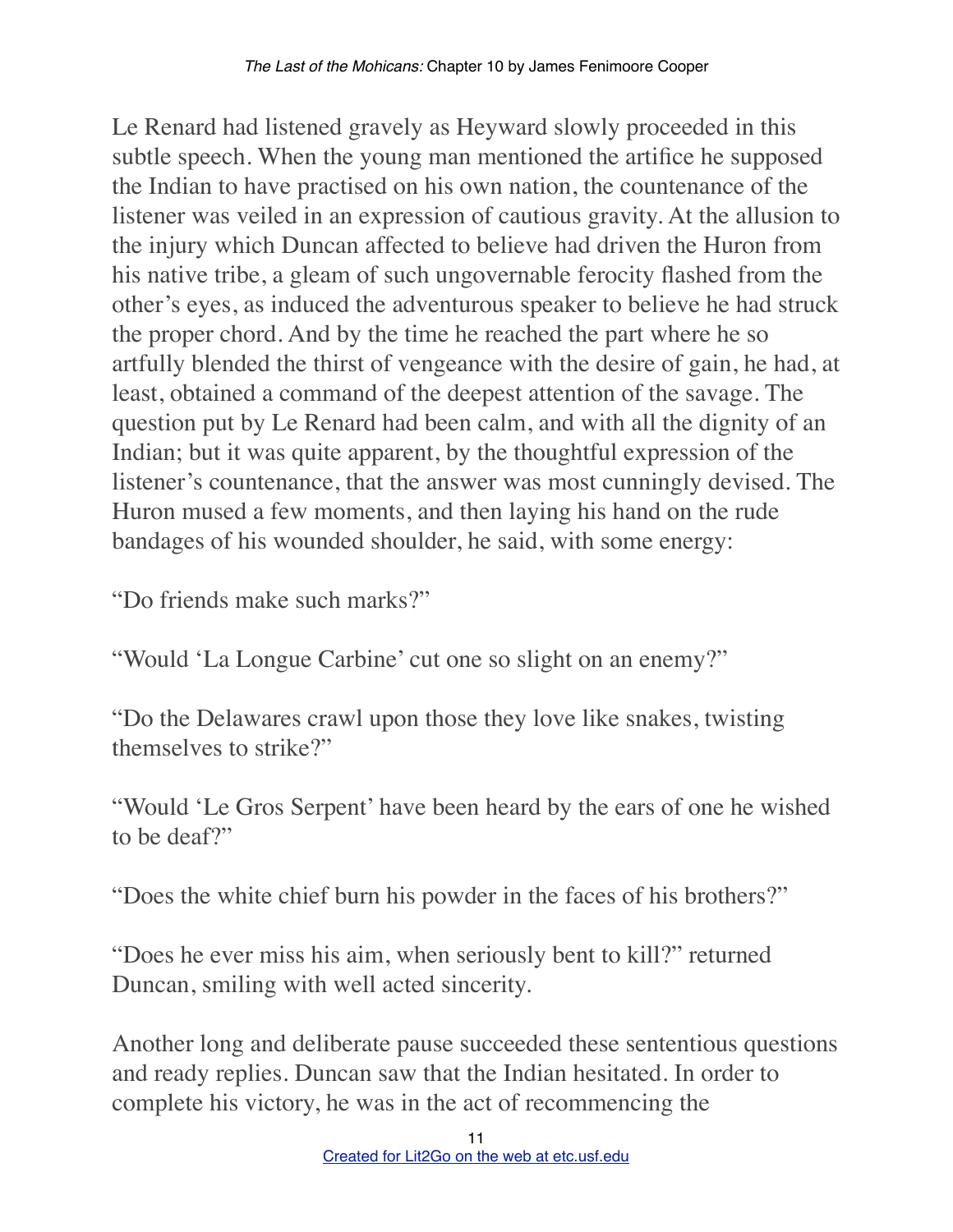enumeration of the rewards, when Magua made an expressive gesture and said:

"Enough; Le Renard is a wise chief, and what he does will be seen. Go, and keep the mouth shut. When Magua speaks, it will be the time to answer."

Heyward, perceiving that the eyes of his companion were warily fastened on the rest of the band, fell back immediately, in order to avoid the appearance of any suspicious confederacy with their leader. Magua approached the horses, and affected to be well pleased with the diligence and ingenuity of his comrades. He then signed to Heyward to assist the sisters into the saddles, for he seldom deigned to use the English tongue, unless urged by some motive of more than usual moment.

There was no longer any plausible pretext for delay; and Duncan was obliged, however reluctantly, to comply. As he performed this office, he whispered his reviving hopes in the ears of the trembling females, who, through dread of encountering the savage countenances of their captors, seldom raised their eyes from the ground. The mare of David had been taken with the followers of the large chief; in consequence, its owner, as well as Duncan, was compelled to journey on foot. The latter did not, however, so much regret this circumstance, as it might enable him to retard the speed of the party; for he still turned his longing looks in the direction of Fort Edward, in the vain expectation of catching some sound from that quarter of the forest, which might denote the approach of succor. When all were prepared, Magua made the signal to proceed, advancing in front to lead the party in person. Next followed David, who was gradually coming to a true sense of his condition, as the effects of the wound became less and less apparent. The sisters rode in his rear, with Heyward at their side, while the Indians flanked the party, and brought up the close of the march, with a caution that seemed never to tire.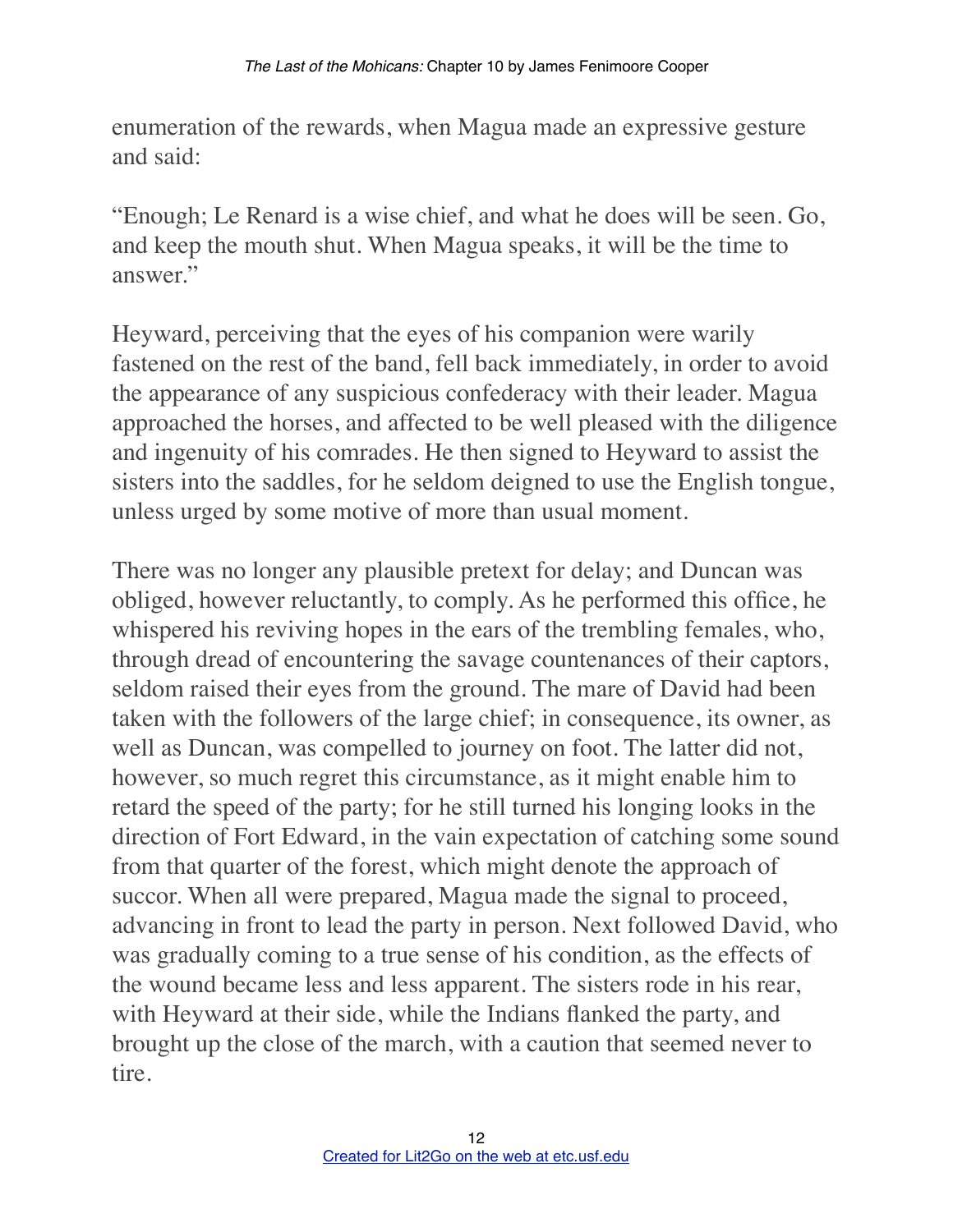In this manner they proceeded in uninterrupted silence, except when Heyward addressed some solitary word of comfort to the females, or David gave vent to the moanings of his spirit, in piteous exclamations, which he intended should express the humility of resignation. Their direction lay toward the south, and in a course nearly opposite to the road to William Henry. Notwithstanding this apparent adherence in Magua to the original determination of his conquerors, Heyward could not believe his tempting bait was so soon forgotten; and he knew the windings of an Indian's path too well to suppose that its apparent course led directly to its object, when artifice was at all necessary. Mile after mile was, however, passed through the boundless woods, in this painful manner, without any prospect of a termination to their journey. Heyward watched the sun, as he darted his meridian rays through the branches of the trees, and pined for the moment when the policy of Magua should change their route to one more favorable to his hopes. Sometimes he fancied the wary savage, despairing of passing the army of Montcalm in safety, was holding his way toward a well–known border settlement, where a distinguished officer of the crown, and a favored friend of the Six Nations, held his large possessions, as well as his usual residence. To be delivered into the hands of Sir William Johnson was far preferable to being led into the wilds of Canada; but in order to effect even the former, it would be necessary to traverse the forest for many weary leagues, each step of which was carrying him further from the scene of the war, and, consequently, from the post, not only of honor, but of duty.

Cora alone remembered the parting injunctions of the scout, and whenever an opportunity offered, she stretched forth her arm to bend aside the twigs that met her hands. But the vigilance of the Indians rendered this act of precaution both difficult and dangerous. She was often defeated in her purpose, by encountering their watchful eyes, when it became necessary to feign an alarm she did not feel, and occupy the limb by some gesture of feminine apprehension. Once, and once only, was she completely successful; when she broke down the bough of a large sumach, and by a sudden thought, let her glove fall at the same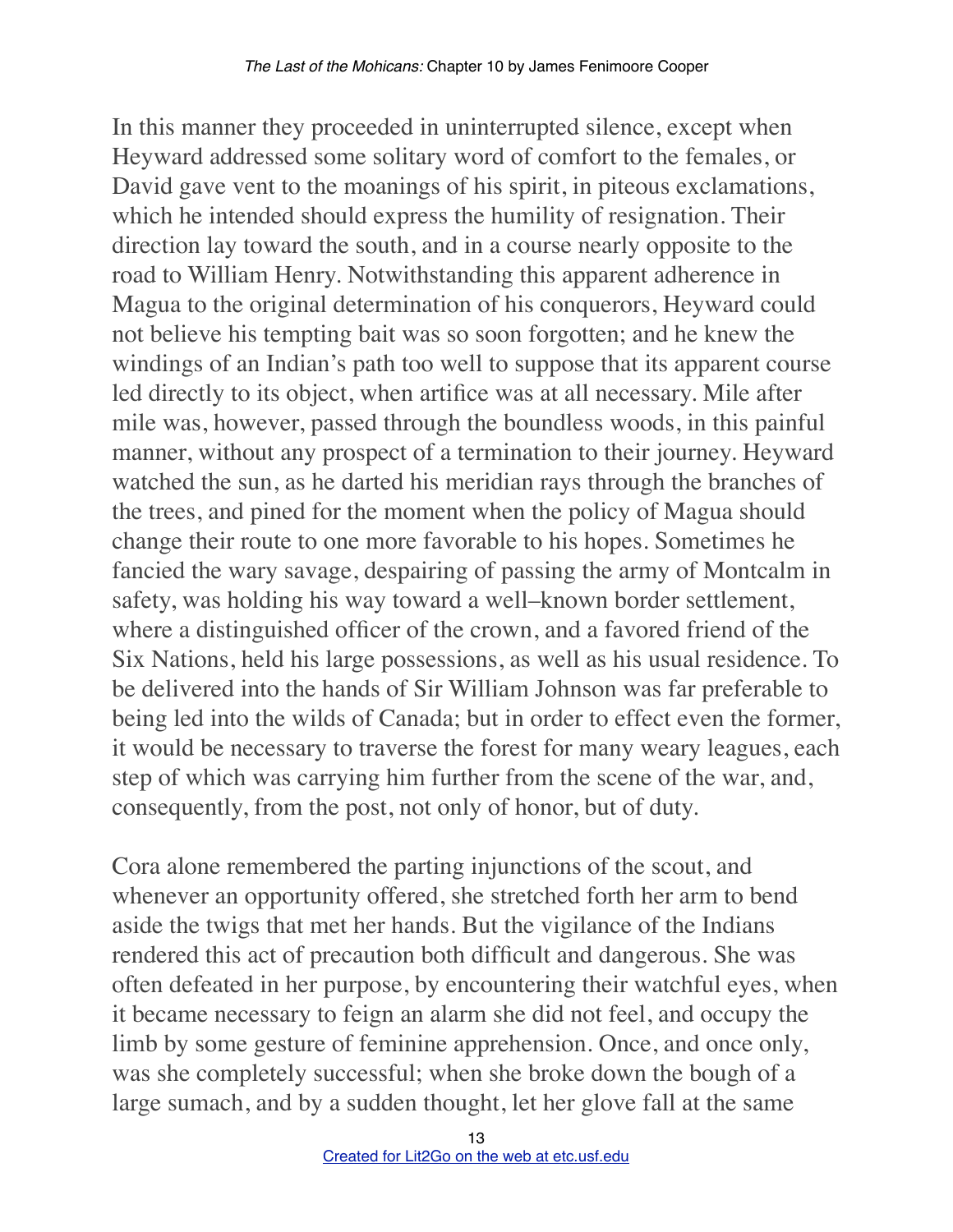instant. This sign, intended for those that might follow, was observed by one of her conductors, who restored the glove, broke the remaining branches of the bush in such a manner that it appeared to proceed from the struggling of some beast in its branches, and then laid his hand on his tomahawk, with a look so significant, that it put an effectual end to these stolen memorials of their passage.

As there were horses, to leave the prints of their footsteps, in both bands of the Indians, this interruption cut off any probable hopes of assistance being conveyed through the means of their trail.

Heyward would have ventured a remonstrance had there been anything encouraging in the gloomy reserve of Magua. But the savage, during all this time, seldom turned to look at his followers, and never spoke. With the sun for his only guide, or aided by such blind marks as are only known to the sagacity of a native, he held his way along the barrens of pine, through occasional little fertile vales, across brooks and rivulets, and over undulating hills, with the accuracy of instinct, and nearly with the directness of a bird. He never seemed to hesitate. Whether the path was hardly distinguishable, whether it disappeared, or whether it lay beaten and plain before him, made no sensible difference in his speed or certainty. It seemed as if fatigue could not affect him. Whenever the eyes of the wearied travelers rose from the decayed leaves over which they trod, his dark form was to be seen glancing among the stems of the trees in front, his head immovably fastened in a forward position, with the light plume on his crest fluttering in a current of air, made solely by the swiftness of his own motion.

But all this diligence and speed were not without an object. After crossing a low vale, through which a gushing brook meandered, he suddenly ascended a hill, so steep and difficult of ascent, that the sisters were compelled to alight in order to follow. When the summit was gained, they found themselves on a level spot, but thinly covered with trees, under one of which Magua had thrown his dark form, as if willing